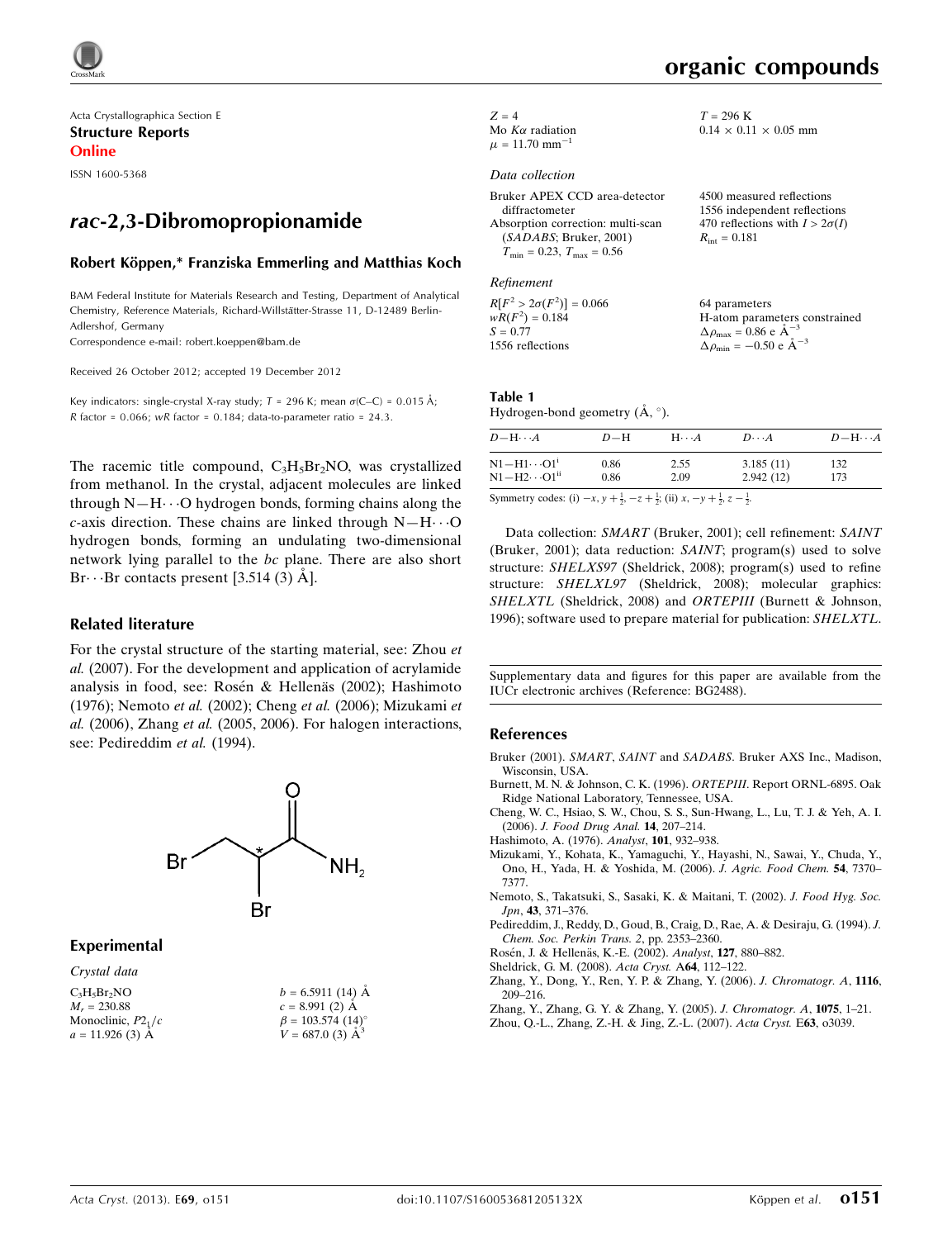# **supporting information**

*Acta Cryst.* (2013). E**69**, o151 [doi:10.1107/S160053681205132X]

# *rac***-2,3-Dibromopropionamide**

# **Robert Köppen, Franziska Emmerling and Matthias Koch**

# **S1. Comment**

Since April 2002 researchers from the Swedish National Food Administration and Stockholm University reported the detection of acrylamide (AA) in fried and baked foods (Rosén & Hellenäs, 2002) for the first time, a lot of attention was attracted to studies and investigations of AA in a wide variety of food matrices. As a result, the number of published papers concerning the development and application of AA analysis in food has increased enormously in the past years and led to an extensive bibliography.

The discovery of AA in food was, and still is, a matter of public concern, due to its neurotoxic, clastogenic and probably carcinogenic effects. For the determination of AA various sample handling techniques such as defatting, liquid–liquid extraction, solid-phase extraction using different types of cartridges were applied followed either by high-performance liquid chromatography (HPLC) with mass spectrometric (MS) or diode array detection (DAD) or by gas chromatography (GC) with electron-capture (ECD) or MS detection.

When using GC—MS, AA can be analysed without derivatization but is normally brominated to form a derivative revealing improved GC properties (more volatile and less polar). A conversion of AA to 2,3-dibromopropionamide (2,3- DBPA) is usually performed by addition of anhydrous potassium bromide, hydrobromic acid and a saturated solution of bromine in water (protocol by Hashimoto, 1976) or by using KBr-KBrO<sub>3</sub> to avoid elemental bromine (Nemoto *et al.*, 2002). The resulting 2,3-DBPA is extracted from aqueous solutions and can be more easily detected with GC-ECD/MS. However, different studies have shown that under certain conditions, 2,3-DBPA can be decomposed to the more stable derivative 2-bromopropenamide (2-BPA) during GC-analysis. Therefore, triethylamine is meanwhile used to convert 2,3- DBPA to the stable 2-BPA in a second derivatization step prior to GC analysis. The compound crystallizes in the monoclinic space group  $P2_1/c$ . The molecular structure of the compound and the atom-labeling scheme are displayed in Fig 1. Within each molecule an intramolecular N—H···O hydrogen bond between the amide and the carboxyl group is formed. Adjacent molecules are connected *via* N—H···O hydrogen bonds to form chains along the [0 0 1] direction (see dashed bonds bonds in Fig. 2). Between two of the bromine atoms a type I halogene interactions can be observed (Pedireddim *et al.*, 1994). These halogen···halogen contacts C—*X*···*X*—C are defined as type I if the C—*X*···*X* angle *α*1 is equal or nearly equal to the *X*···*X*—C angle *α*2. Type I contacts arise as a result of close packing about an inversion center.

# **S2. Experimental**

A 250 mL three-necked round-bottomed flask fitted with a thermometer, a magnetic stirrer, a condenser and a 100 mL dropping funnel, was charged with 60 mL chloroform followed by 5 g (70.33 mmol) of acrylamide. The solution was cooled to  $0-5^{\circ}$ C in an ice bath, and bromine (11.24 g, 70.33 mmol) dissolved in 20 mL chloroform was added cautiously (dropwise) over a period of about 4 h under vigorous stirring. After the addition, stirring in the cold was continued for 1 h followed by stirring at room temperature for 2 h. Evaporation of the chloroform (rotary evaporator) and subsequent recrystallization (methanol) of the residue affords the product in about 94.3% yield (mp 132.8°C/1.013 bar). Despite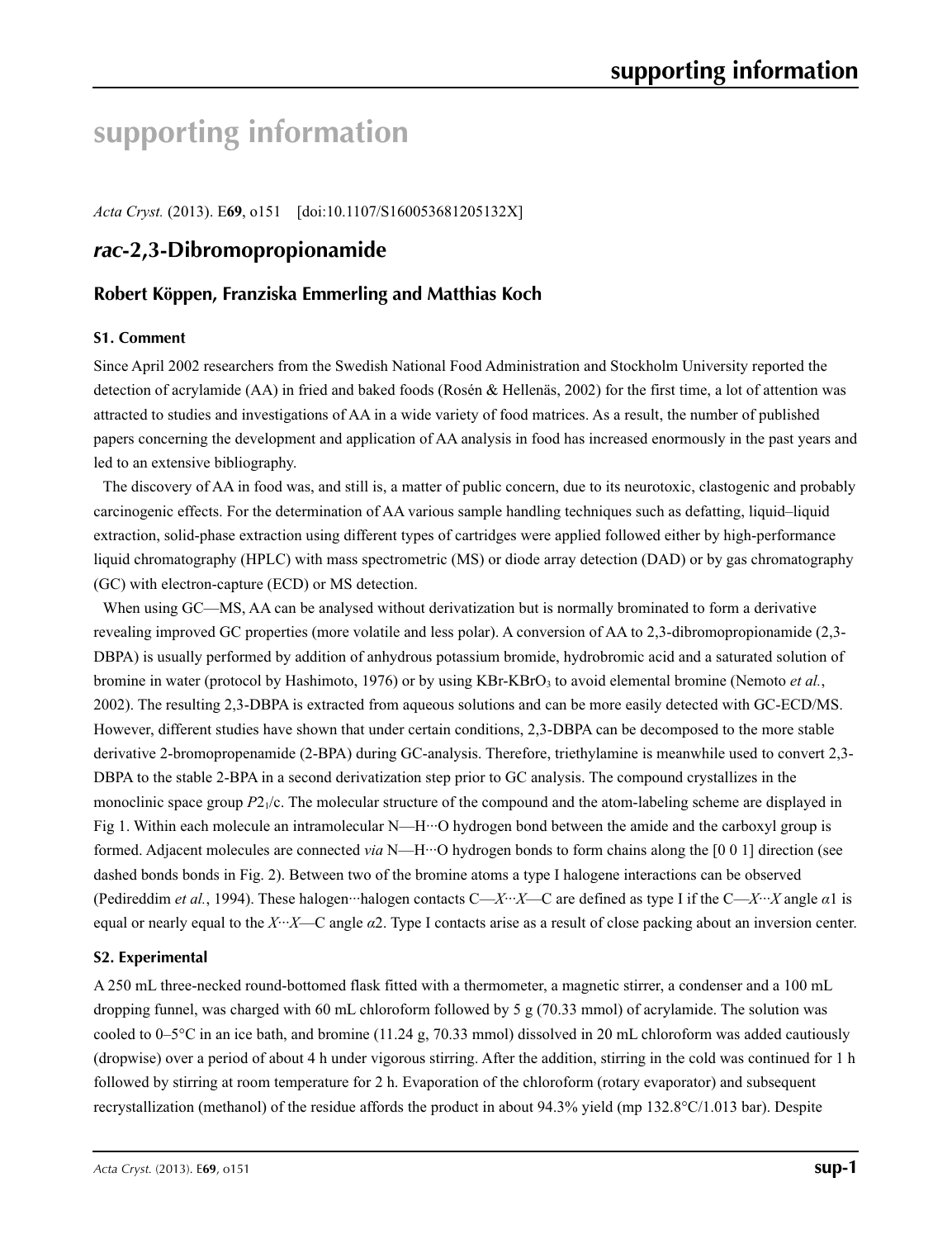repeated recrystallization it was not possible to completely avoid builtups degradation products. Therfore, larger crystals were chosen for X-ray single-crystal structure analysis to reduce the influence of buitups on the crystal surface.

# **S3. Refinement**

Decomposition of the crystals during the measurments was observed, but repeated measurements using different crystals did not lead to a better dataset. All H-atoms were positioned geometrically and refined using a riding model with d(C— H) = 0.93 Å,  $U_{iso}$ =1.2 $U_{eq}$  (C) for aromatic 0.98 Å,  $U_{iso}$  = 1.2 $U_{eq}$  (C) for CH, 0.97 Å,  $U_{iso}$  = 1.2 $U_{eq}$  (C) for CH<sub>2</sub>, 0.96 Å, and 0.82 Å,  $U_{\text{iso}} = 1.5U_{\text{eq}}$  (N) for the amino group.



# **Figure 1**

*ORTEP* representation of the title compound with atomic labeling shown with 30% probability displacement ellipsoids.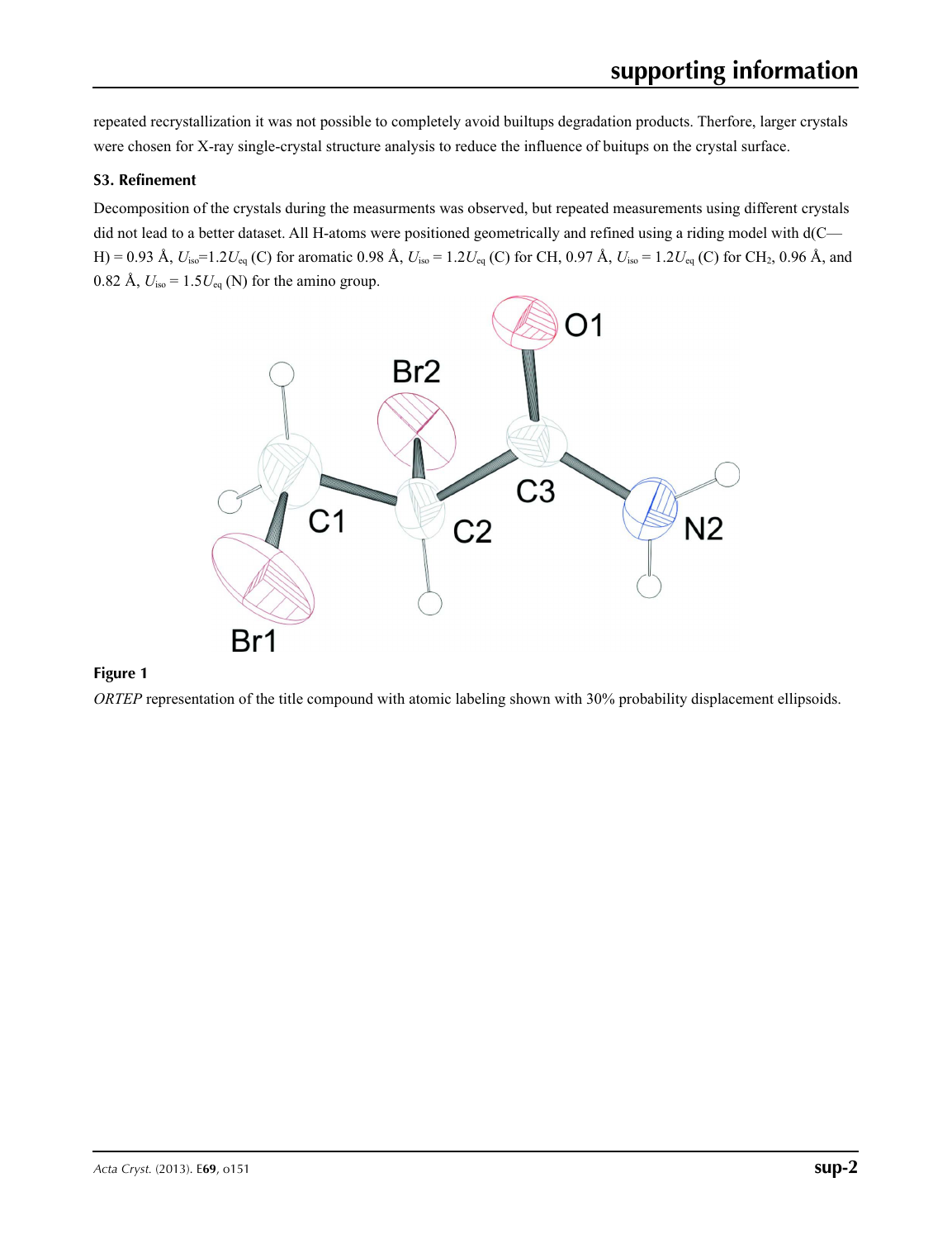

# **Figure 2**

View of the unit cell of the title compound along [010] showing the hydrogen-bonded chains along the [001] direction. Hydrogen bonds are drawn as dashed green lines.

# *rac***-2,3-Dibromopropionamide**

*Crystal data*

 $C_3H_5Br_2NO$  $M_r = 230.88$ Monoclinic, *P*21/*c* Hall symbol: -P 2ybc  $a = 11.926$  (3) Å  $b = 6.5911(14)$  Å  $c = 8.991(2)$  Å  $\beta$  = 103.574 (14)<sup>o</sup>  $V = 687.0$  (3) Å<sup>3</sup>  $Z = 4$ 

# *Data collection*

Bruker APEX CCD area-detector diffractometer Radiation source: fine-focus sealed tube Graphite monochromator *ω*/2*θ* scans Absorption correction: multi-scan (*SADABS*; Bruker, 2001)  $T_{\text{min}} = 0.23, T_{\text{max}} = 0.56$ 

 $F(000) = 432$  $D_x = 2.232$  Mg m<sup>-3</sup> Mo *Kα* radiation,  $\lambda = 0.71073$  Å Cell parameters from 756 reflections  $\theta$  = 2.5–20.6°  $\mu = 11.70$  mm<sup>-1</sup>  $T = 296$  K Block, colourless  $0.14 \times 0.11 \times 0.05$  mm

4500 measured reflections 1556 independent reflections 470 reflections with  $I > 2\sigma(I)$  $R_{\text{int}} = 0.181$  $\theta_{\text{max}} = 27.5^{\circ}, \theta_{\text{min}} = 1.8^{\circ}$  $h = -15 \rightarrow 15$ *k* = −8→8 *l* = −10→11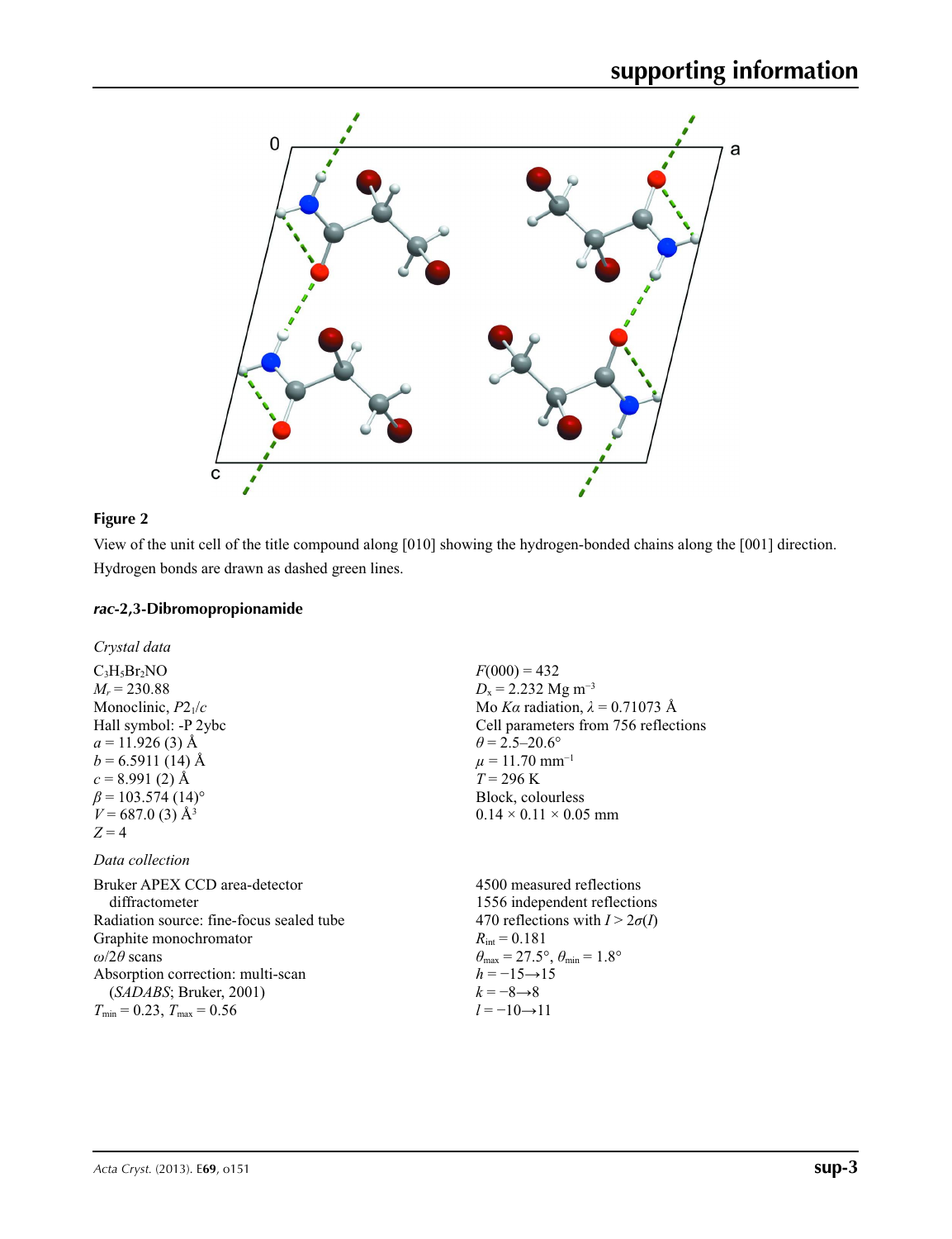*Refinement*

| Refinement on $F^2$<br>Least-squares matrix: full<br>$R[F^2 > 2\sigma(F^2)] = 0.066$<br>$wR(F^2) = 0.184$ | Secondary atom site location: difference Fourier<br>map<br>Hydrogen site location: inferred from<br>neighbouring sites |
|-----------------------------------------------------------------------------------------------------------|------------------------------------------------------------------------------------------------------------------------|
| $S = 0.77$                                                                                                | H-atom parameters constrained                                                                                          |
| 1556 reflections                                                                                          | $w = 1/[\sigma^2(F_0^2) + (0.0796P)^2]$                                                                                |
| 64 parameters                                                                                             | where $P = (F_o^2 + 2F_c^2)/3$                                                                                         |
| 0 restraints                                                                                              | $(\Delta/\sigma)_{\text{max}}$ < 0.001                                                                                 |
| Primary atom site location: structure-invariant                                                           | $\Delta\rho_{\text{max}}$ = 0.86 e Å <sup>-3</sup>                                                                     |
| direct methods                                                                                            | $\Delta\rho_{\rm min} = -0.50 \text{ e A}^{-3}$                                                                        |
|                                                                                                           |                                                                                                                        |

# *Special details*

**Geometry**. All e.s.d.'s (except the e.s.d. in the dihedral angle between two l.s. planes) are estimated using the full covariance matrix. The cell e.s.d.'s are taken into account individually in the estimation of e.s.d.'s in distances, angles and torsion angles; correlations between e.s.d.'s in cell parameters are only used when they are defined by crystal symmetry. An approximate (isotropic) treatment of cell e.s.d.'s is used for estimating e.s.d.'s involving l.s. planes.

**Refinement**. Refinement of  $F^2$  against ALL reflections. The weighted R-factor wR and goodness of fit *S* are based on  $F^2$ , conventional *R*-factors *R* are based on *F*, with *F* set to zero for negative  $F^2$ . The threshold expression of  $F^2 > \sigma(F^2)$  is used only for calculating *R*-factors(gt) *etc*. and is not relevant to the choice of reflections for refinement. *R*-factors based on *F*<sup>2</sup> are statistically about twice as large as those based on *F*, and *R*- factors based on ALL data will be even larger.

*Fractional atomic coordinates and isotropic or equivalent isotropic displacement parameters (Å<sup>2</sup>)* 

|                 | $\mathcal{X}$ | у            | $\boldsymbol{Z}$ | $U_{\rm iso}*/U_{\rm eq}$ |  |
|-----------------|---------------|--------------|------------------|---------------------------|--|
| Br1             | 0.40891(12)   | 0.3123(3)    | 0.39780(17)      | 0.1139(8)                 |  |
| Br <sub>2</sub> | 0.19816(12)   | $-0.1953(2)$ | 0.11104(17)      | 0.1065(7)                 |  |
| O <sub>1</sub>  | 0.1347(5)     | 0.0988(12)   | 0.3970(9)        | 0.067(2)                  |  |
| N <sub>1</sub>  | 0.0718(7)     | 0.2806(13)   | 0.1819(10)       | 0.072(3)                  |  |
| H1              | 0.0110        | 0.3215       | 0.2088           | $0.087*$                  |  |
| H2              | 0.0844        | 0.3184       | 0.0957           | $0.087*$                  |  |
| C <sub>1</sub>  | 0.3463(10)    | 0.030(2)     | 0.3142(14)       | 0.107(5)                  |  |
| H4              | 0.3995        | $-0.0396$    | 0.2652           | $0.129*$                  |  |
| H <sub>5</sub>  | 0.3291        | $-0.0550$    | 0.3939           | $0.129*$                  |  |
| C <sub>2</sub>  | 0.2455(8)     | 0.0907(19)   | 0.2077(12)       | 0.077(3)                  |  |
| H <sub>3</sub>  | 0.2622        | 0.1865       | 0.1325           | $0.092*$                  |  |
| C <sub>3</sub>  | 0.1452(8)     | 0.1613(15)   | 0.2720(13)       | 0.054(3)                  |  |

*Atomic displacement parameters (Å2 )*

|                | $U^{11}$   | I/22       | $U^{\beta 3}$ | $U^{12}$      | $U^{13}$  | $L^{23}$      |
|----------------|------------|------------|---------------|---------------|-----------|---------------|
| Br1            | 0.1008(11) | 0.1465(16) | 0.1073(13)    | $-0.0630(10)$ | 0.0505(9) | $-0.0552(10)$ |
| Br2            | 0.1118(12) | 0.0981(12) | 0.1182(13)    | $-0.0294(8)$  | 0.0443(9) | $-0.0549(9)$  |
| O <sub>1</sub> | 0.070(5)   | 0.080(5)   | 0.059(5)      | 0.007(4)      | 0.034(4)  | 0.011(4)      |
| N <sub>1</sub> | 0.067(6)   | 0.082(7)   | 0.071(6)      | 0.025(5)      | 0.022(5)  | 0.021(5)      |
| C <sub>1</sub> | 0.085(9)   | 0.163(15)  | 0.088(10)     | 0.048(9)      | 0.048(8)  | 0.029(9)      |
| C <sub>2</sub> | 0.050(6)   | 0.115(10)  | 0.069(8)      | 0.019(6)      | 0.021(6)  | 0.023(7)      |
| C <sub>3</sub> | 0.063(7)   | 0.057(8)   | 0.050(7)      | 0.001(5)      | 0.031(6)  | $-0.003(6)$   |